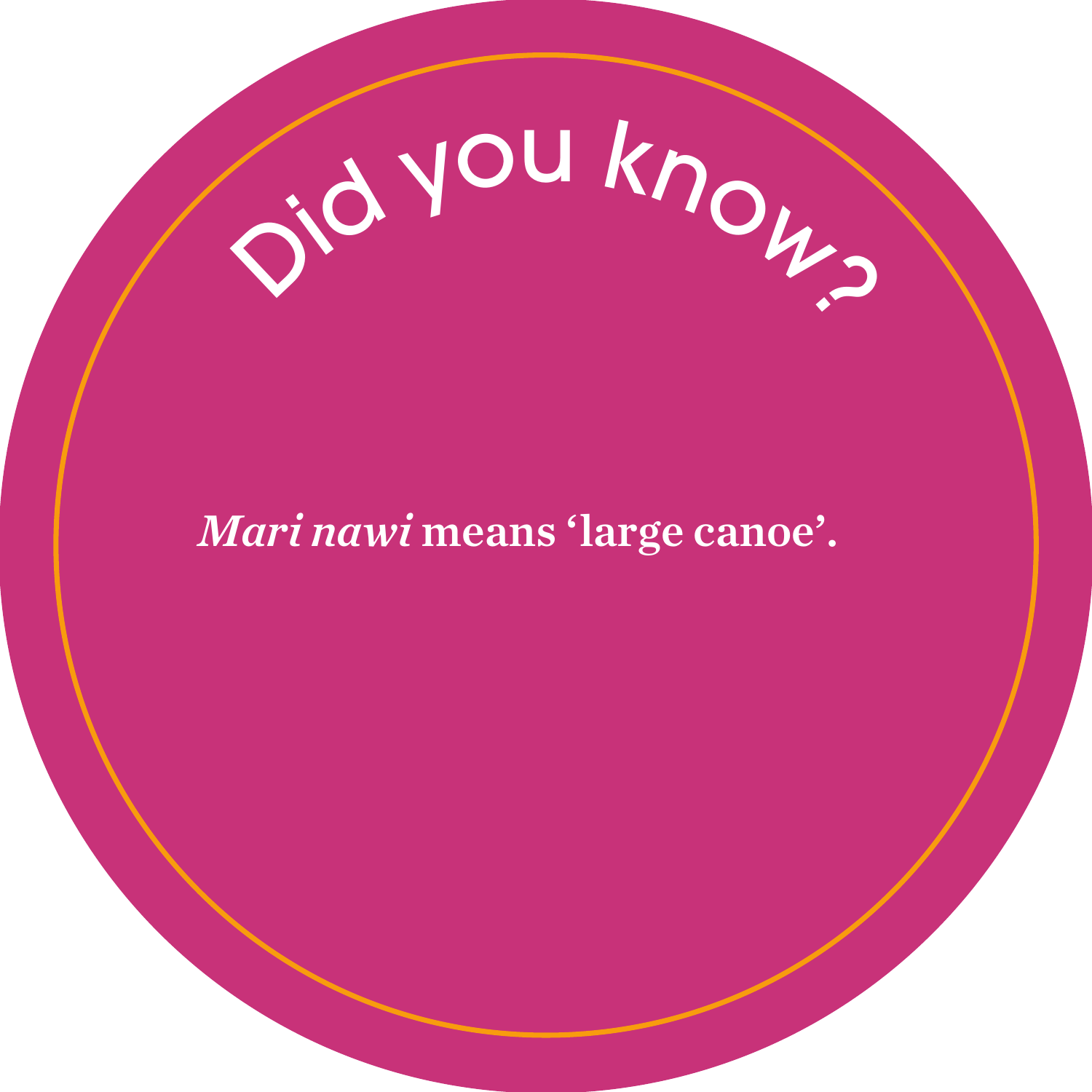## What'<sup>s</sup> <sup>o</sup><sup>n</sup>

One of our most famous buildings sits on this point named after Bennelong.

Do you know what it is?

Belong Points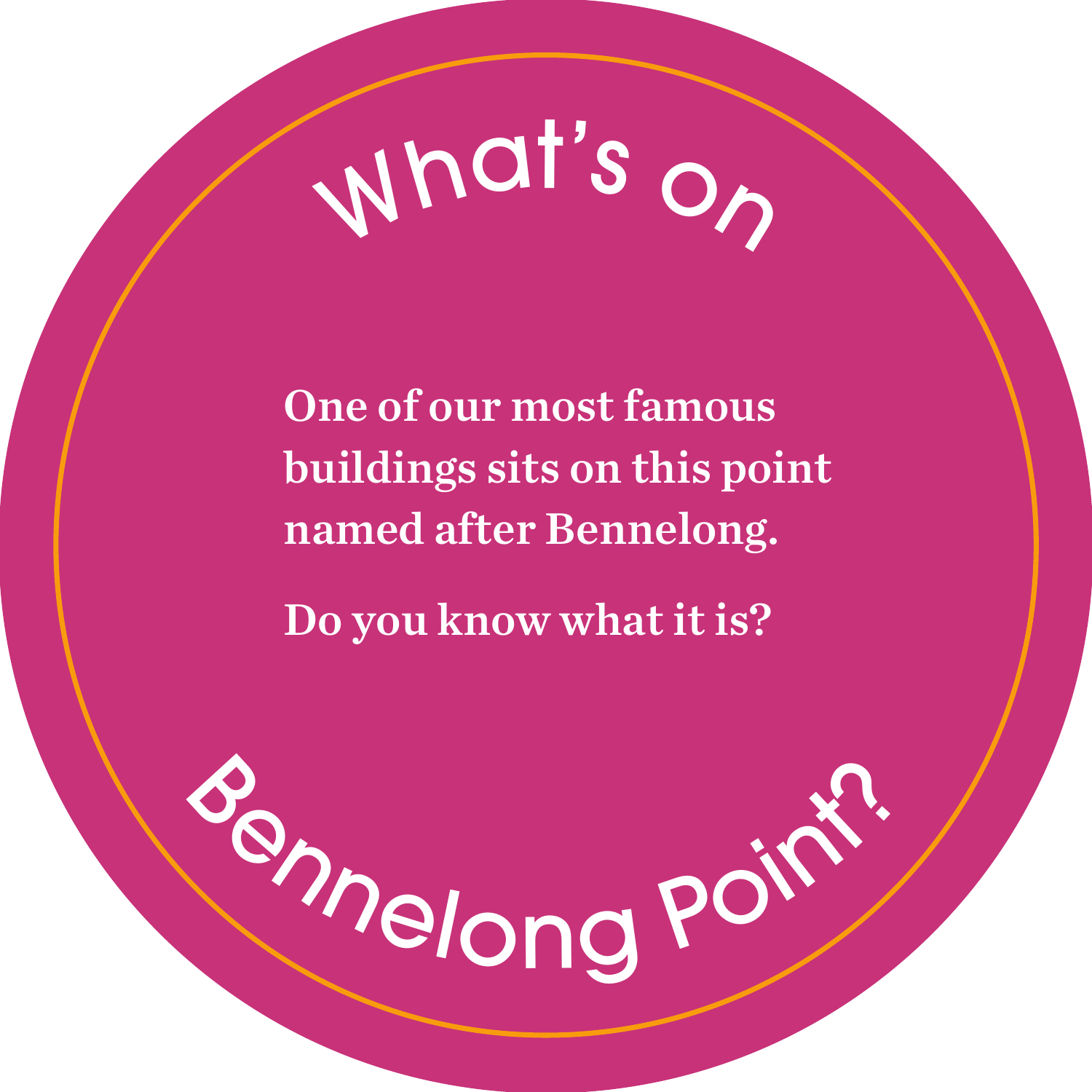Can you see the hulks in the river? Convicts lived on unseaworthy ships when the English prisons became overcrowded.

o more room

What do you think it would be like to live on a hulk?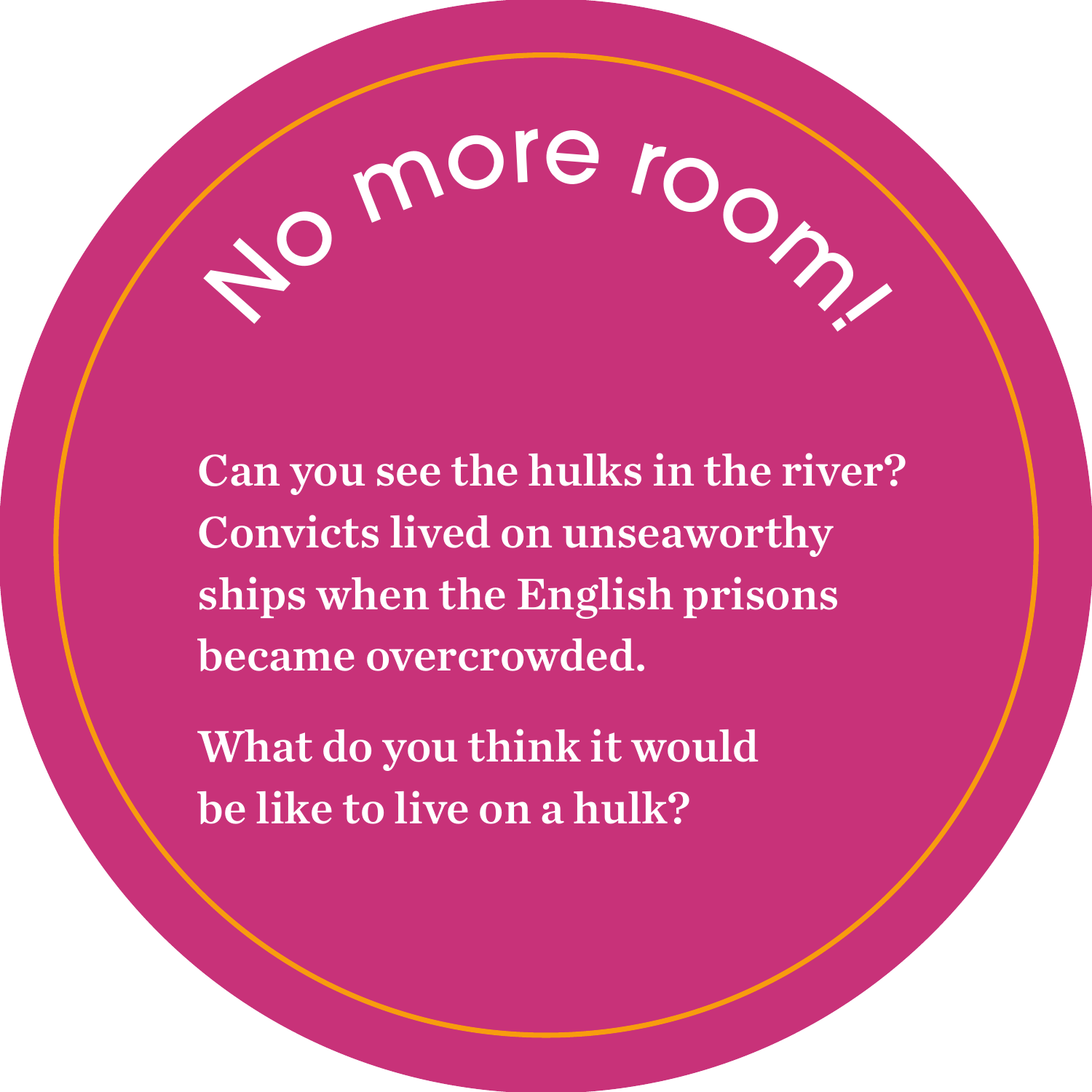#### Jus<sup>t</sup> <sup>l</sup>ik<sup>e</sup>

This model is an exact copy of the HMS *Sirius* which sailed with the First Fleet in 1770.

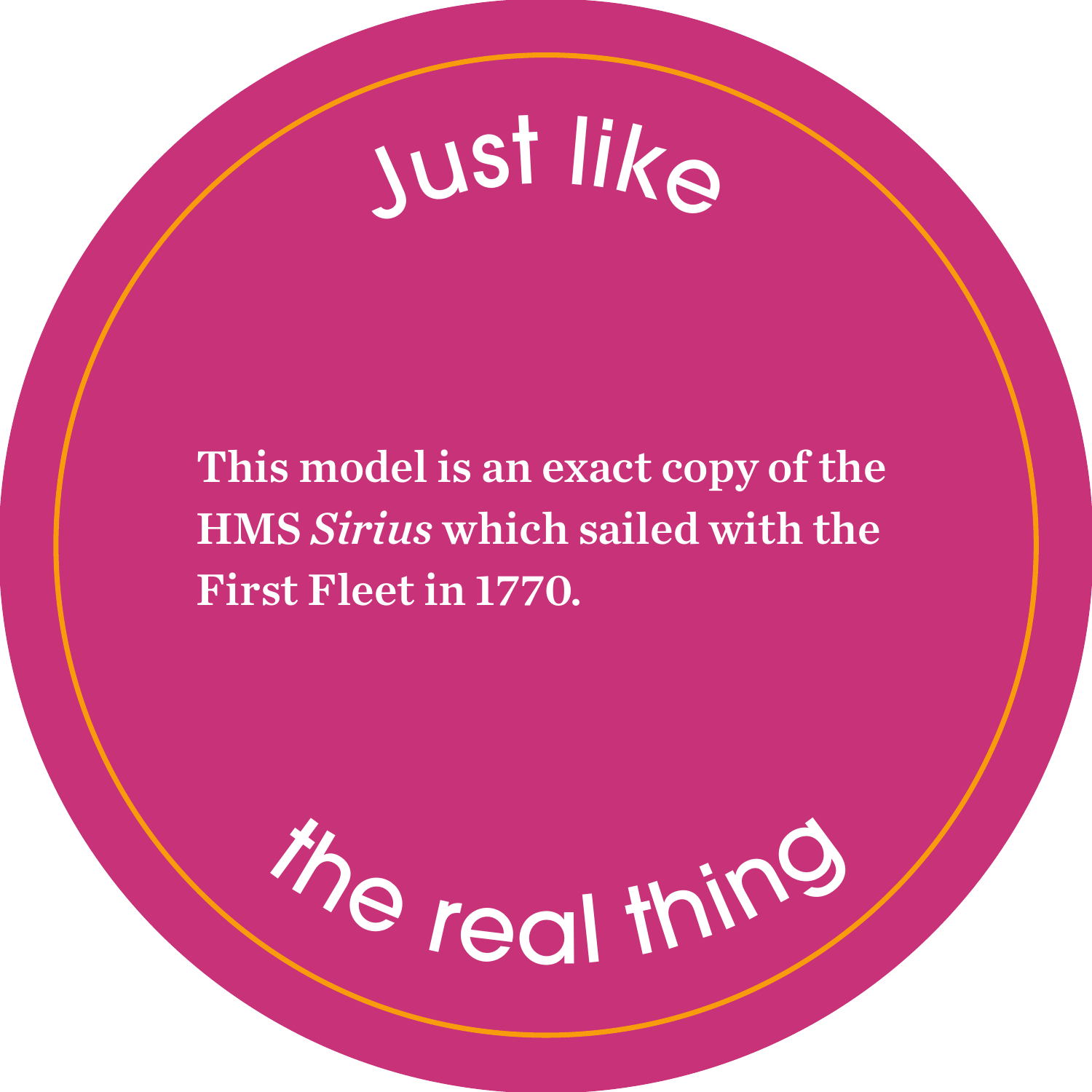#### Who was sharing the waterways in this painting?

Sting the water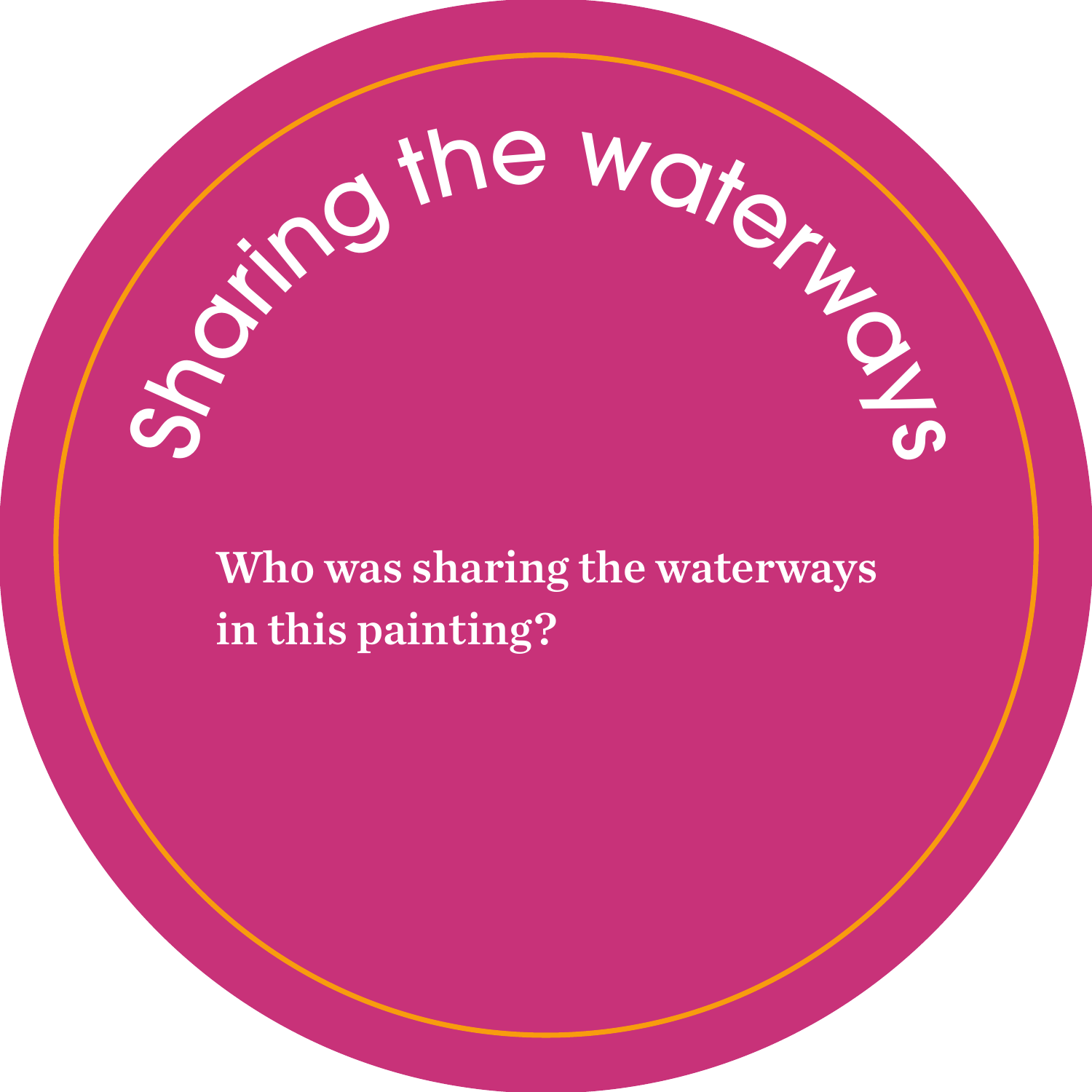## Dear Dad

John Septimus Roe wrote many letters to his father in England.

Do you write letters or send emails?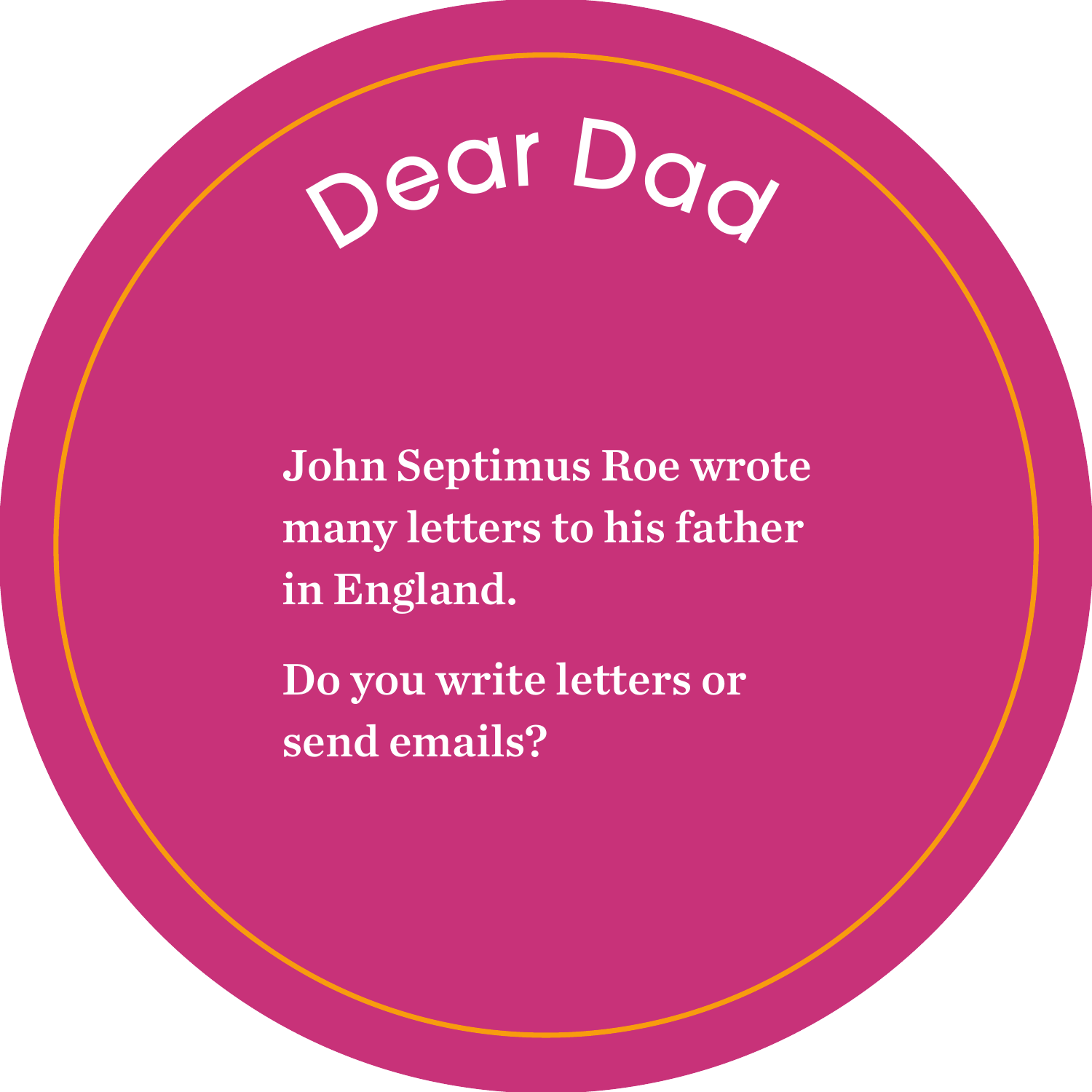#### M<sup>u</sup>squit<sup>o</sup>

Musquito was a brave fighter but was sent to Norfolk Island as a prisoner.

Why do you think he was called Musquito?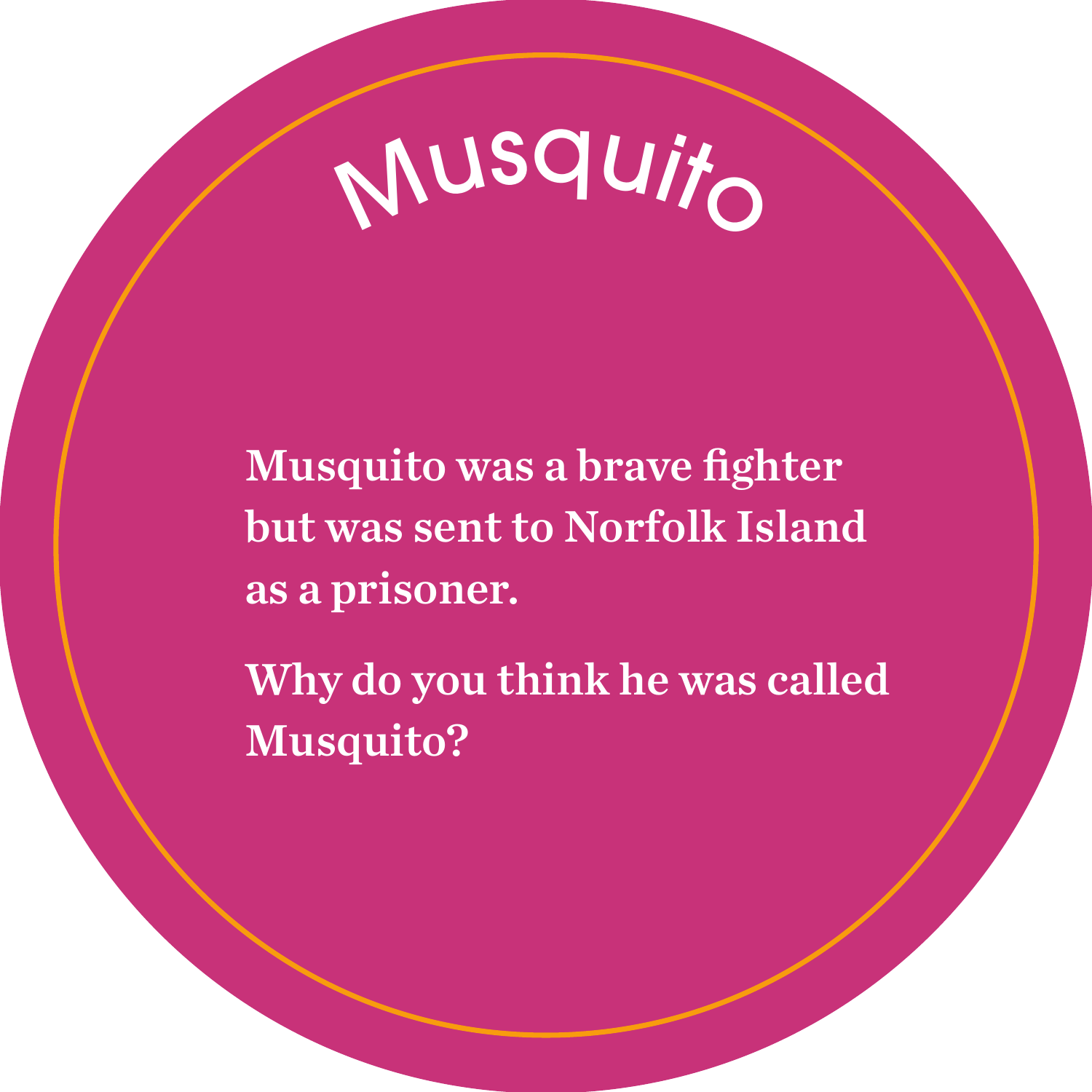This little ship took explorers to north Australia. Onboard was Galmarra, who was nick-named Jackey Jackey.

Ploring Australia

What is your nick-name?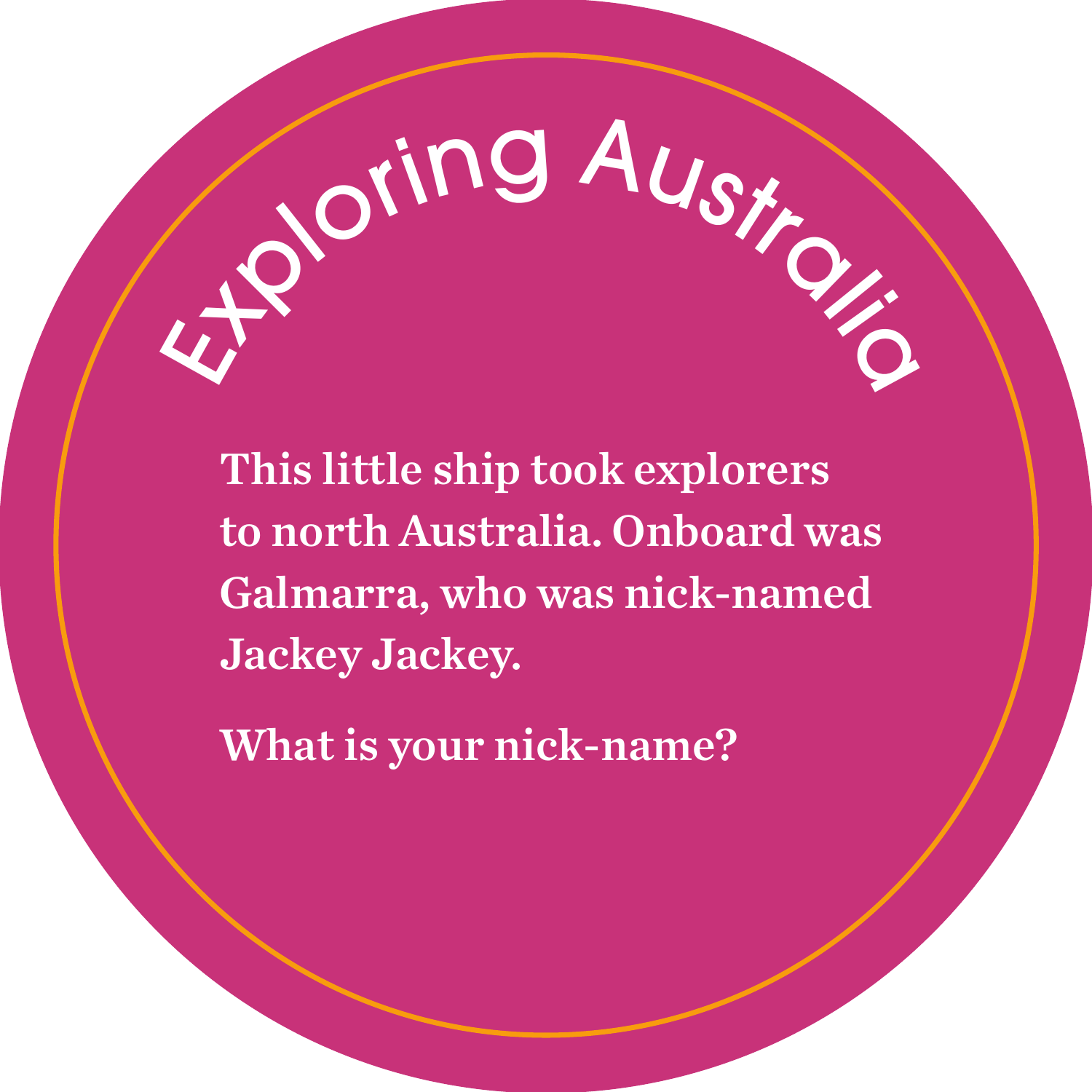### <sup>B</sup>ungare<sup>e</sup>

#### Why would Bungaree be wearing an English military uniform?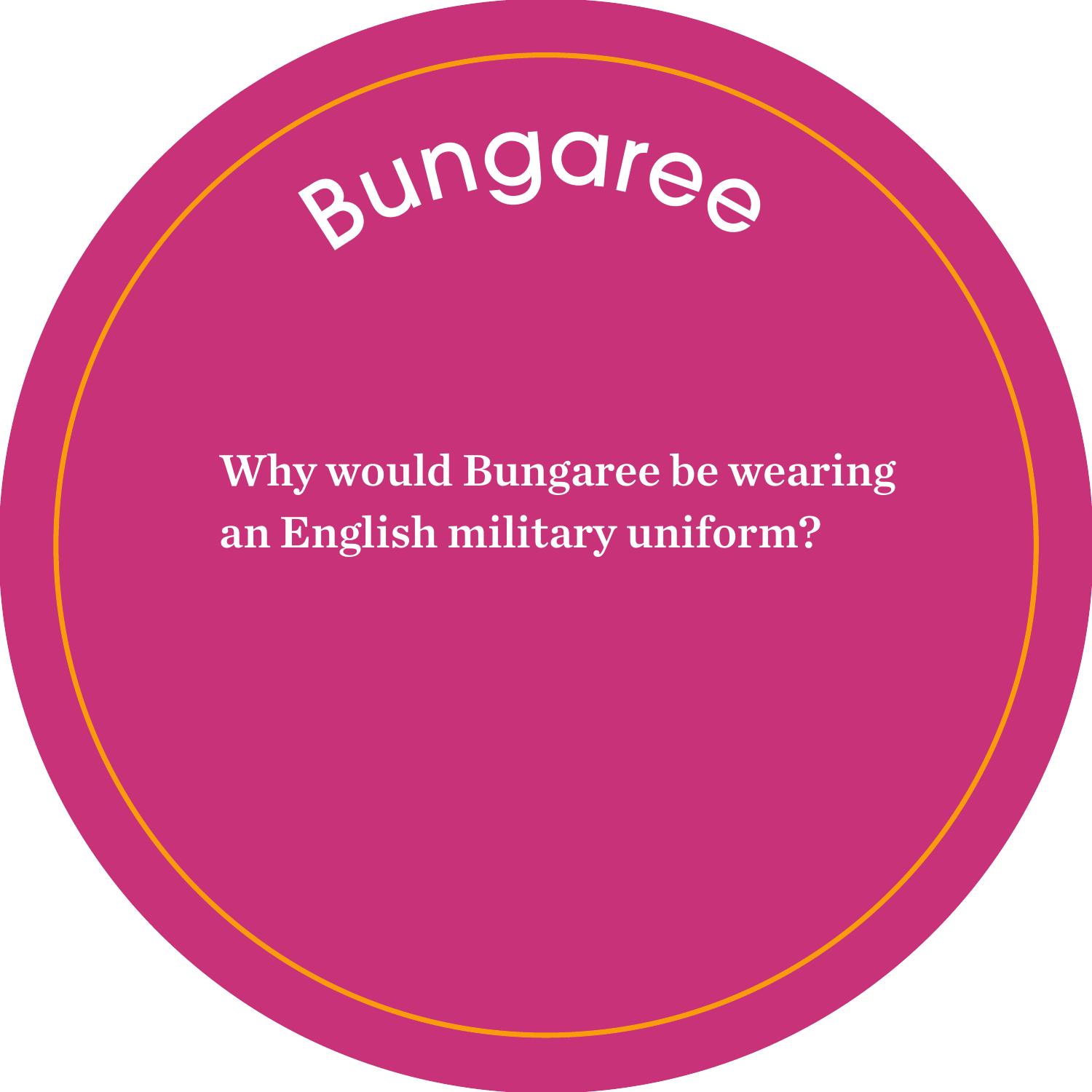Galmarra was a teenager when he sailed aboard the *Tam O'Shanter*. How do you think he felt about leaving his family?

edving home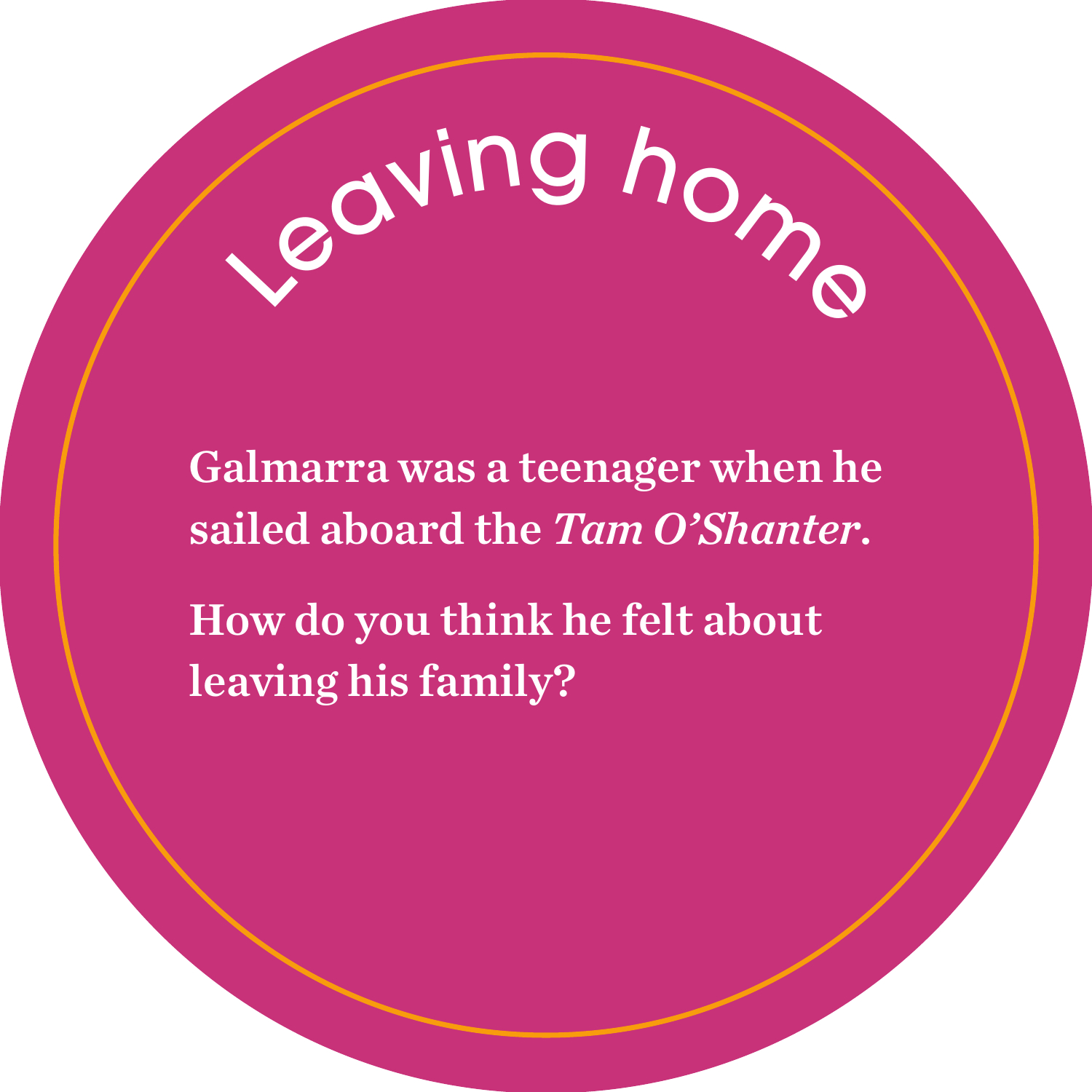# Who are you?

We do not know the name of this boy, but he may have been an orphan who was adopted by early settlers of New South Wales.

What can you tell about the boy by looking at this drawing?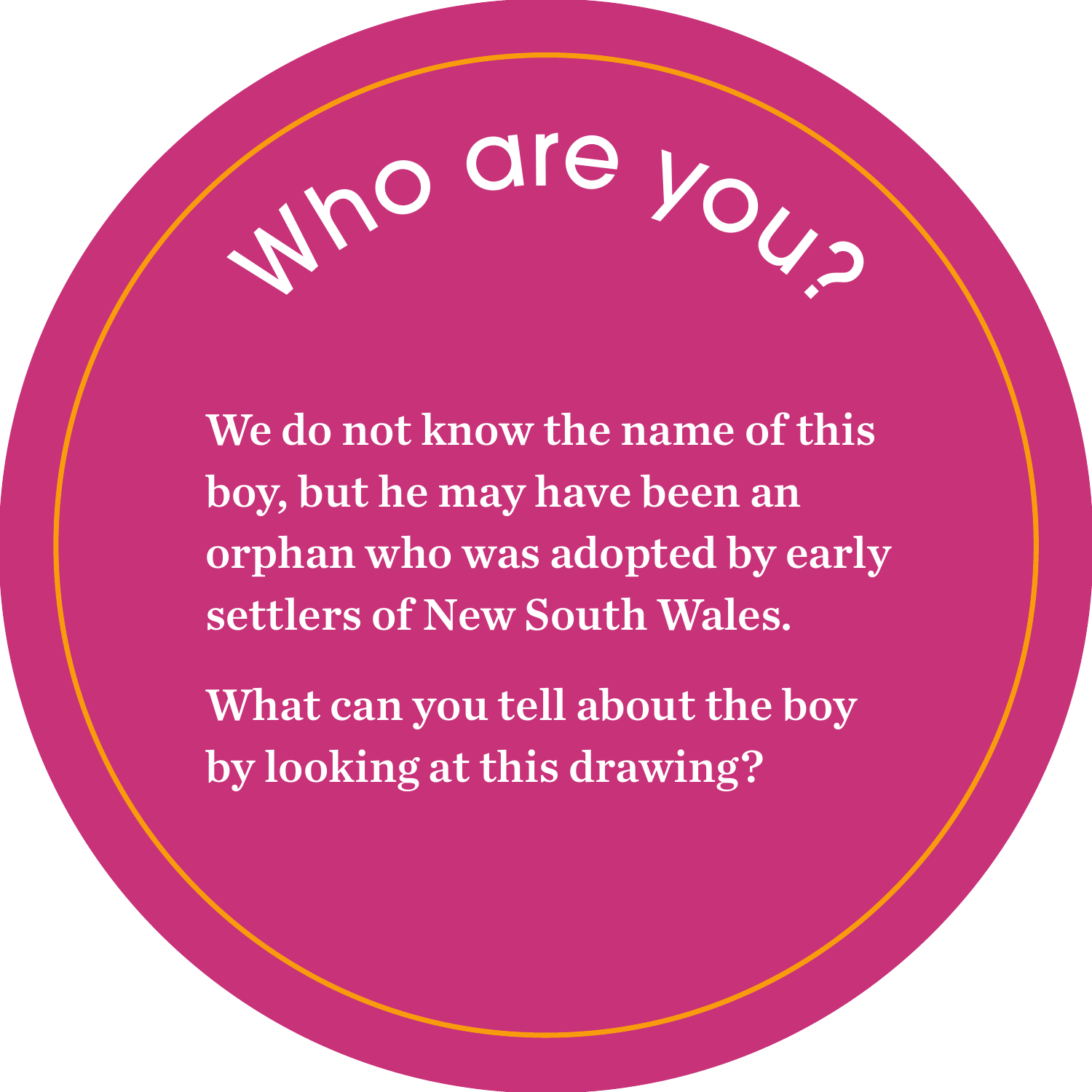#### Courage

Jackey Jackey was very brave and was awarded this special breastplate for his courage.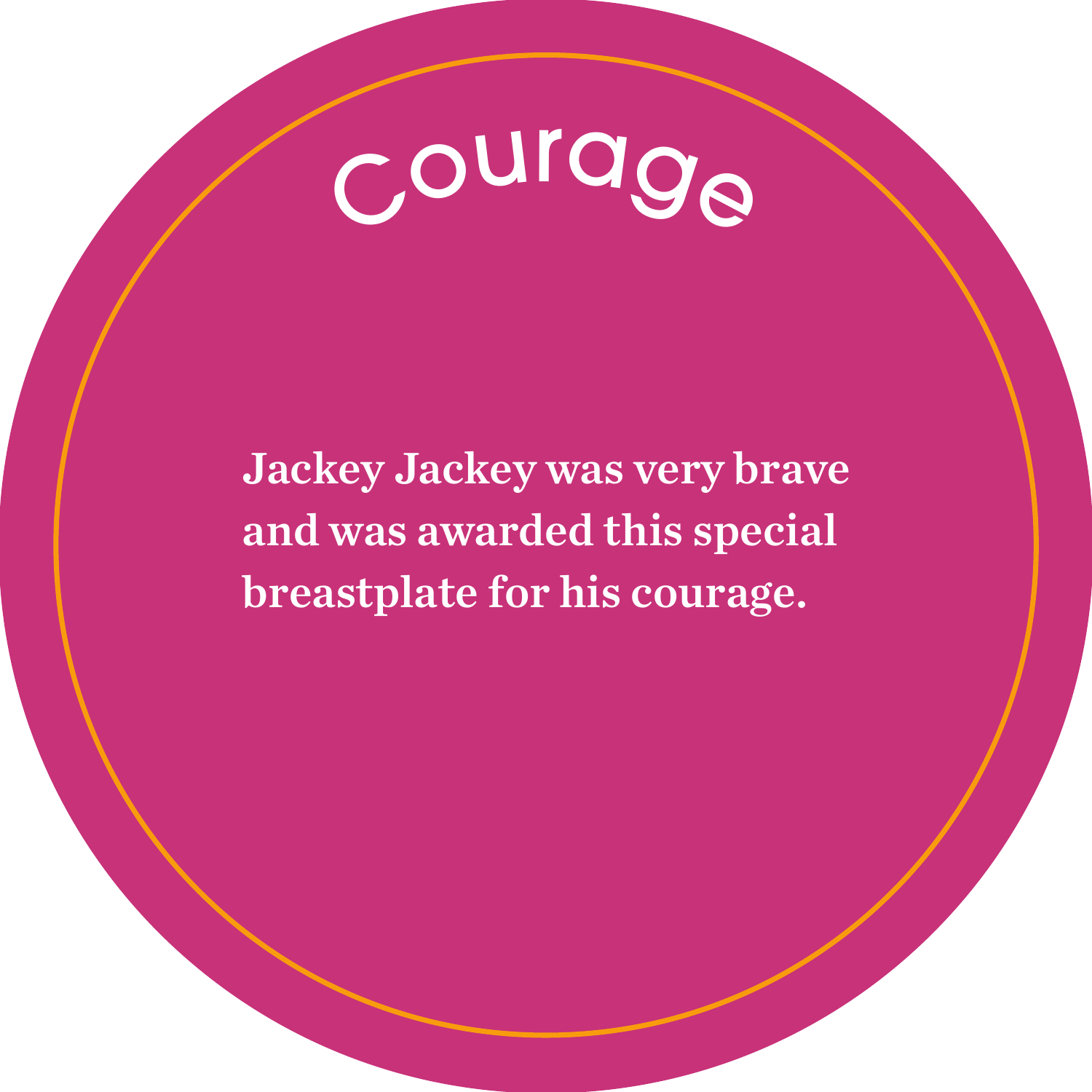## Newcast/e

This is an early picture of Newcastle.

How many ships can you see in this picture?

What does this tell you about Newcastle in 1813?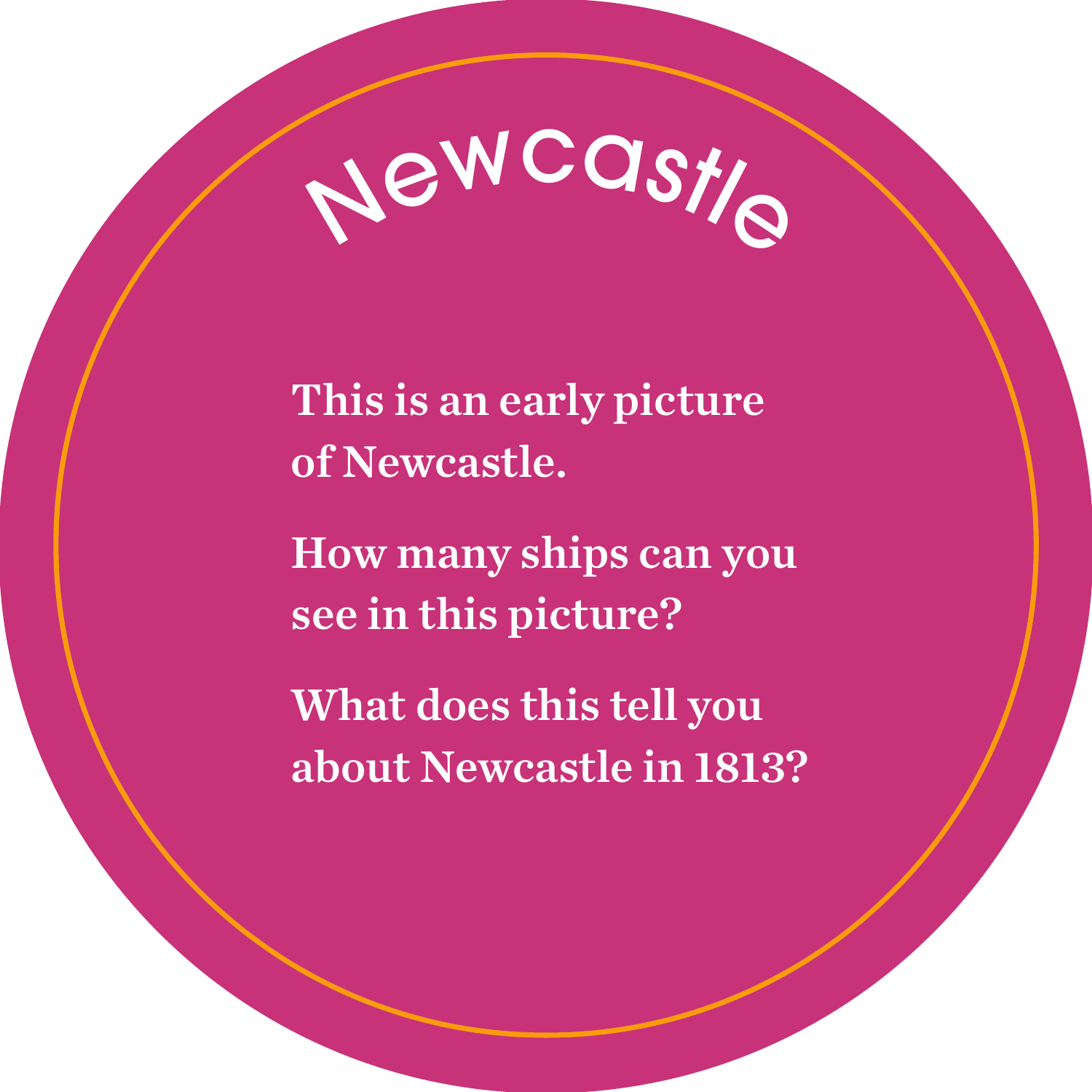# Cumnavigoring

Bungaree was the first Australian to sail around Australia. He sailed with Matthew Flinders.

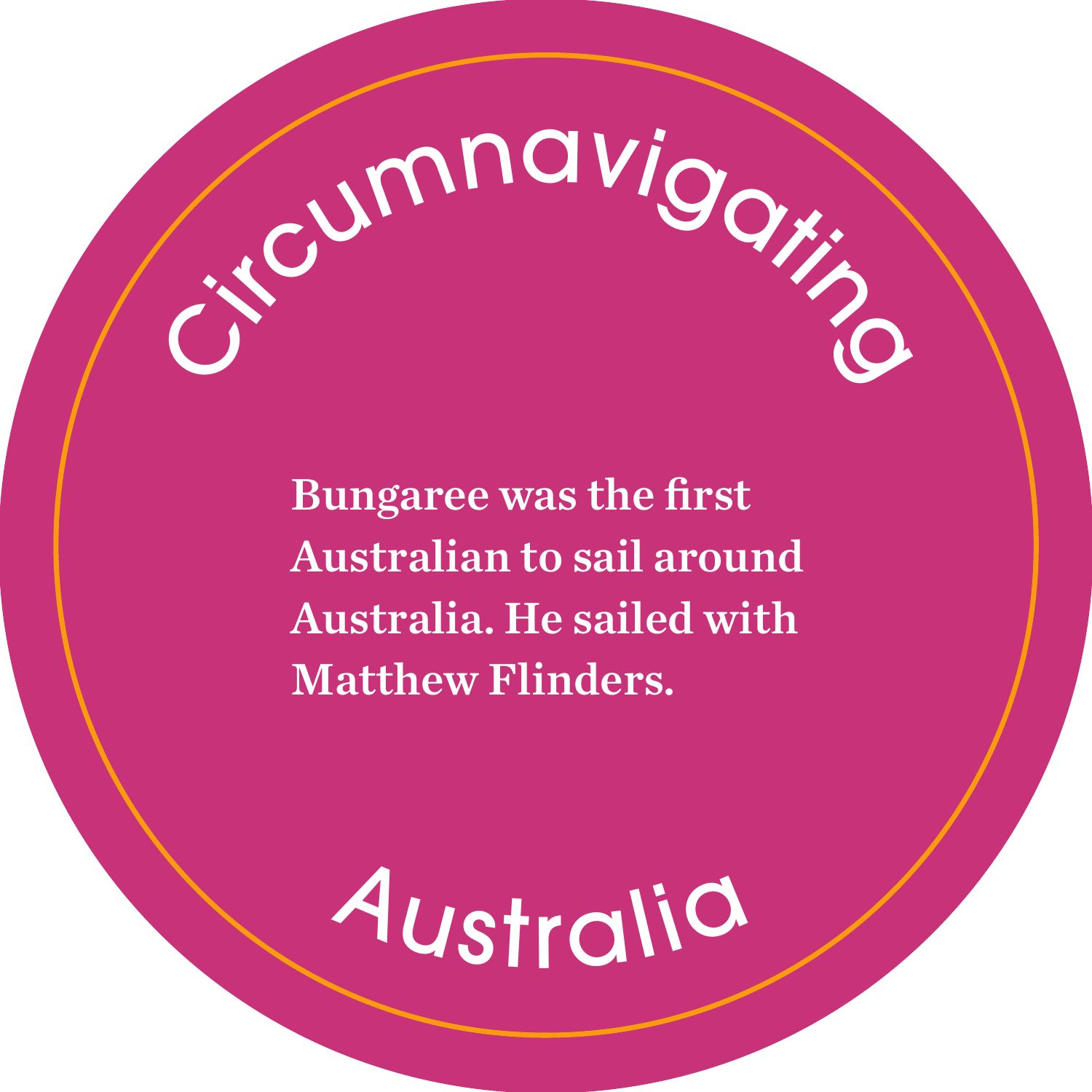#### Fitting in

Lewis guided white settlers to areas he knew about. Why is he dressed like this?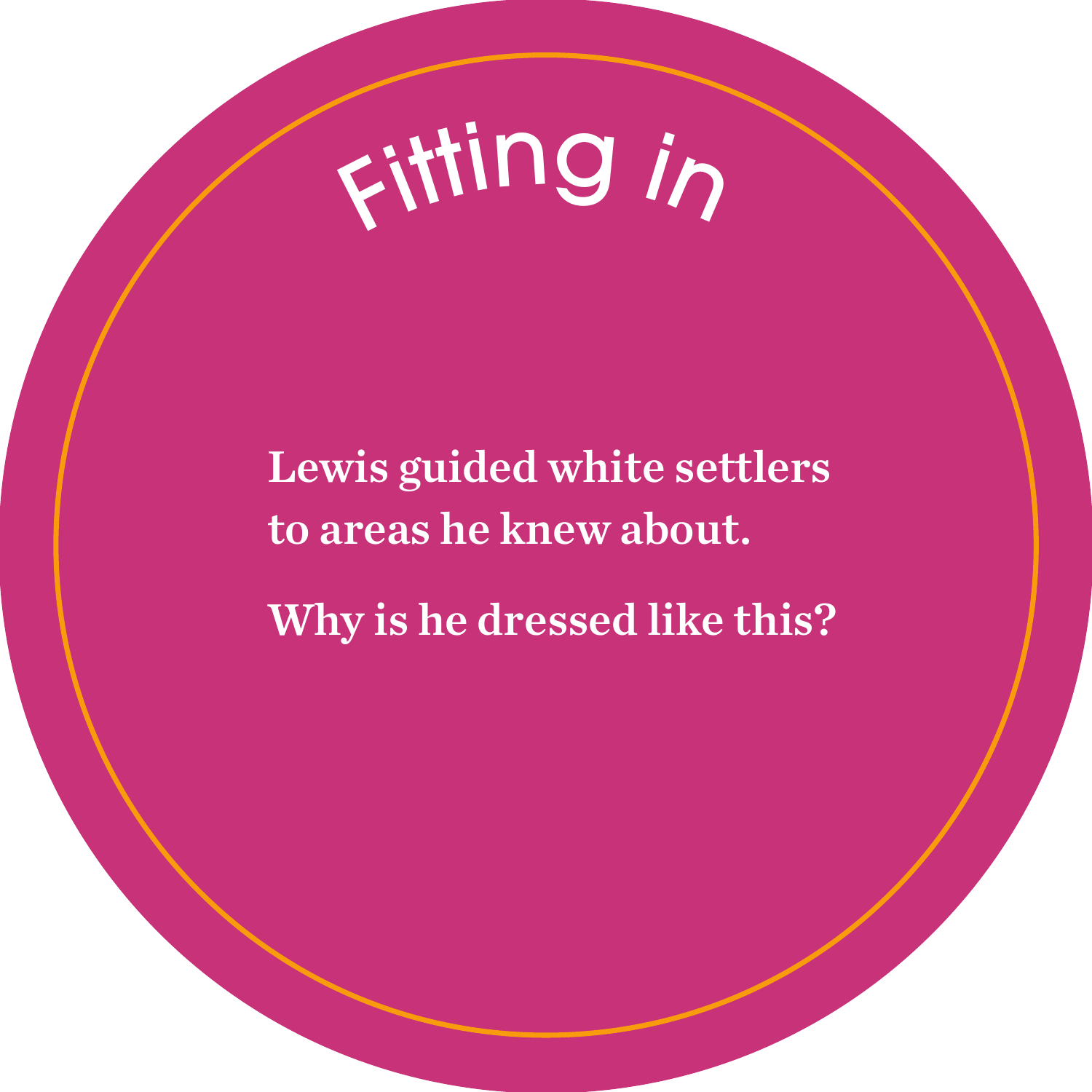This drawing is of a rock carving at La Perouse.

Mer and baby

What do you think it shows?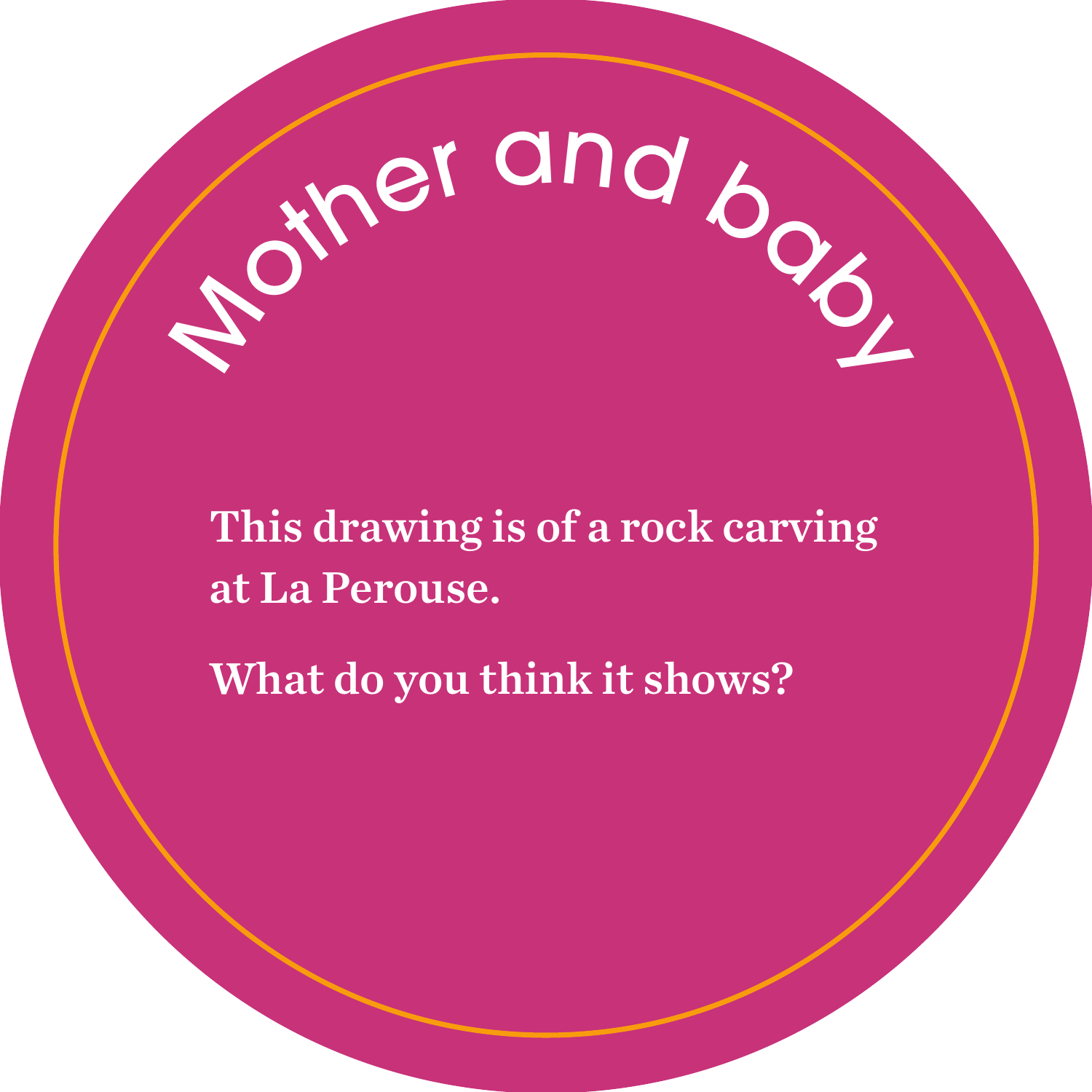These specimens were gathered more than 200 years ago.

**Plant speciments** 

What are they?

What do you think they smell like now?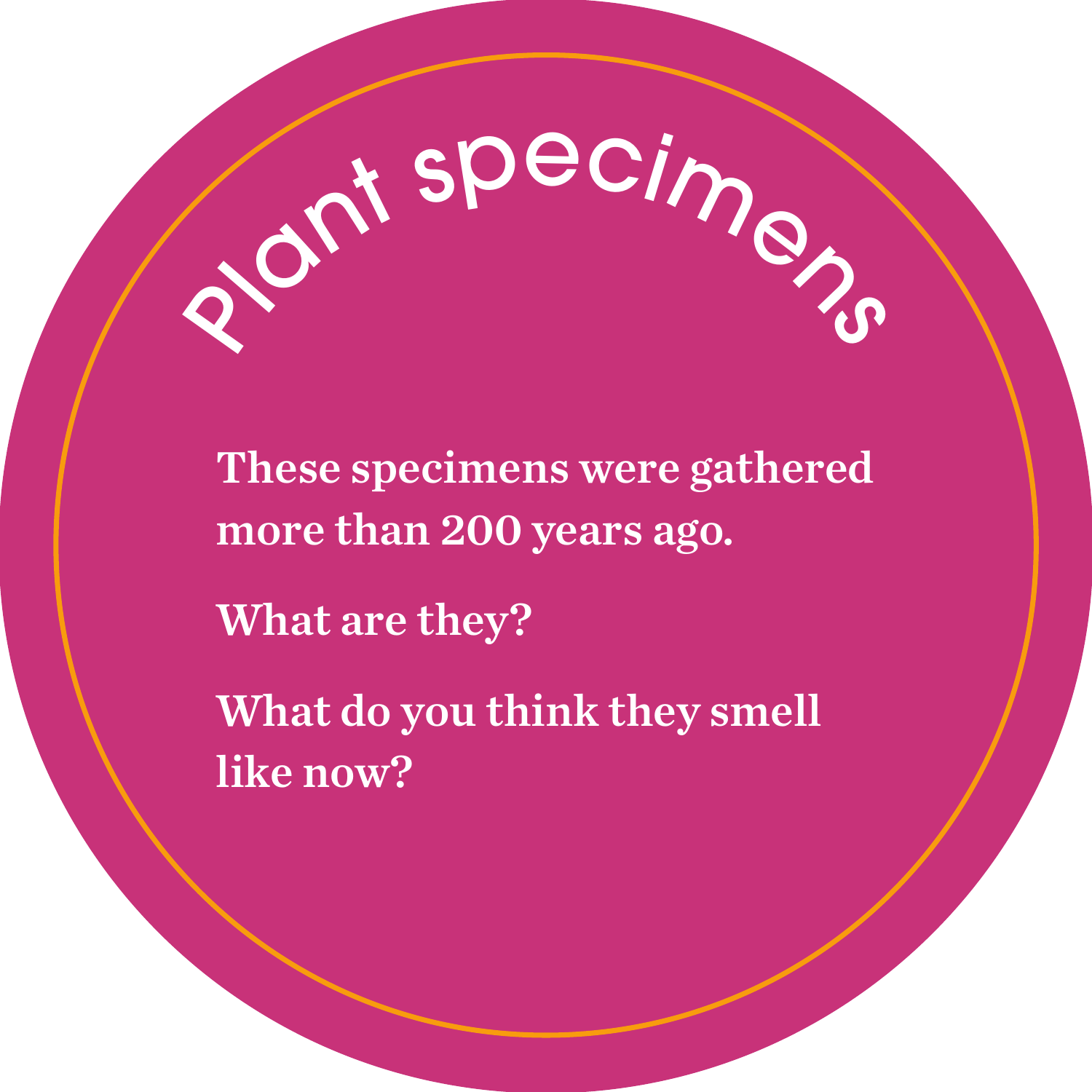## Corroboree

#### What is happening in this picture?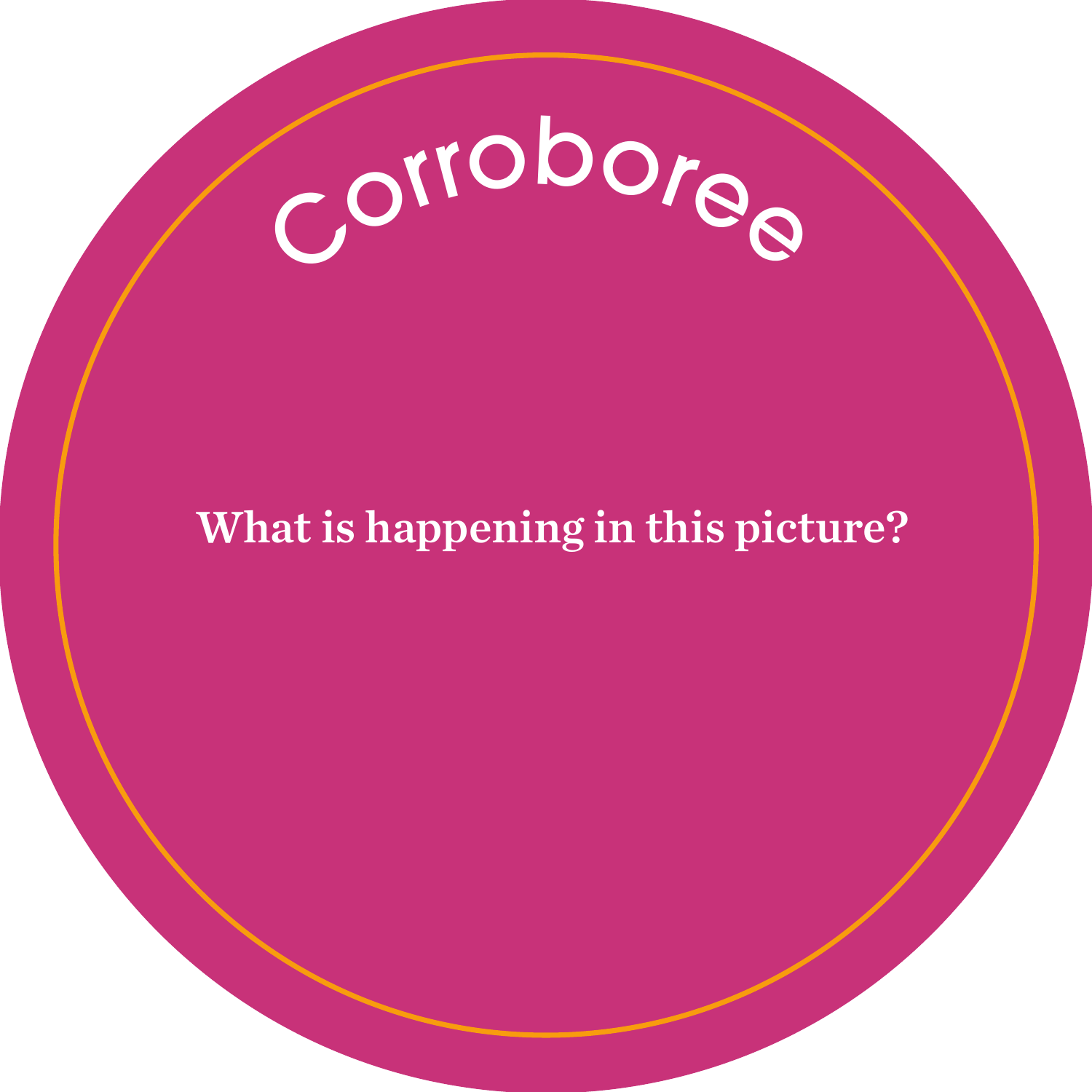# ine ship's log

This is a ship's log from the vessel *Mary and Sally*.

What happened on Thursday, the 25th?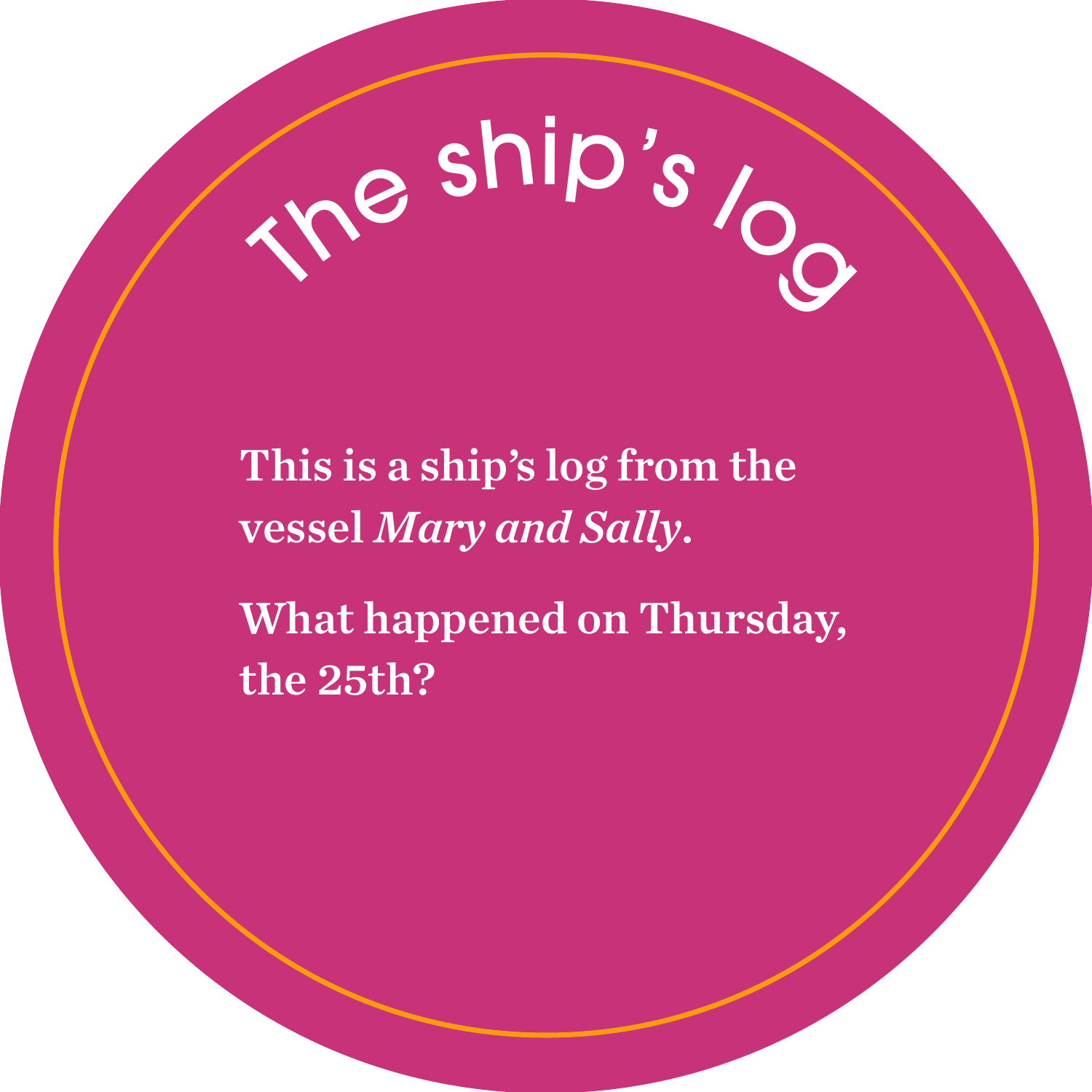## $\sqrt{10s}$  this  $b_{\alpha}$

Bungaree was very skilled in catching fish. This is a sketch of a fish he caught. Look carefully at the writing to see how much it weighed.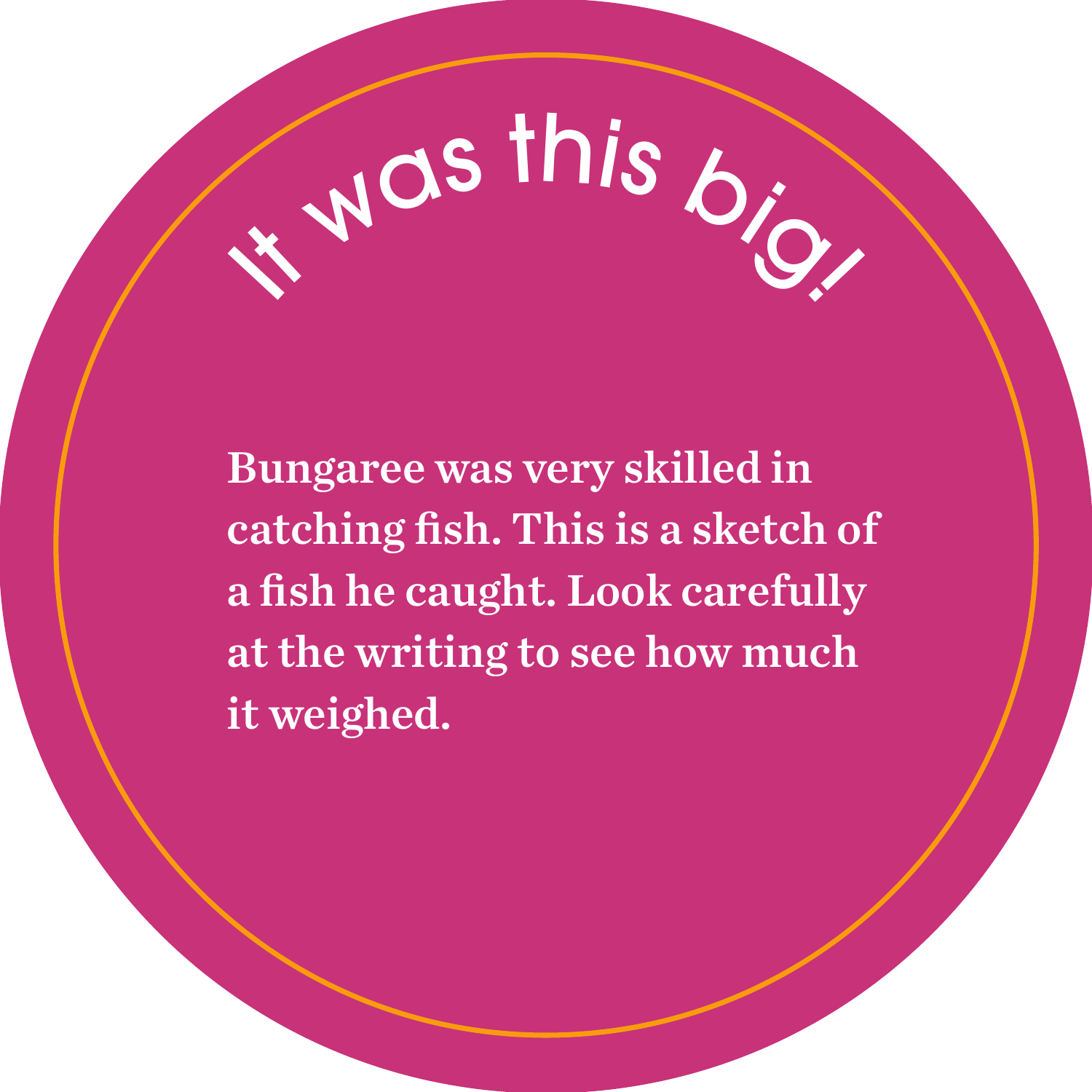This is where the crew sits in a whaleboat.

Where do I six

Can you see the boat steerer and the harpooner?